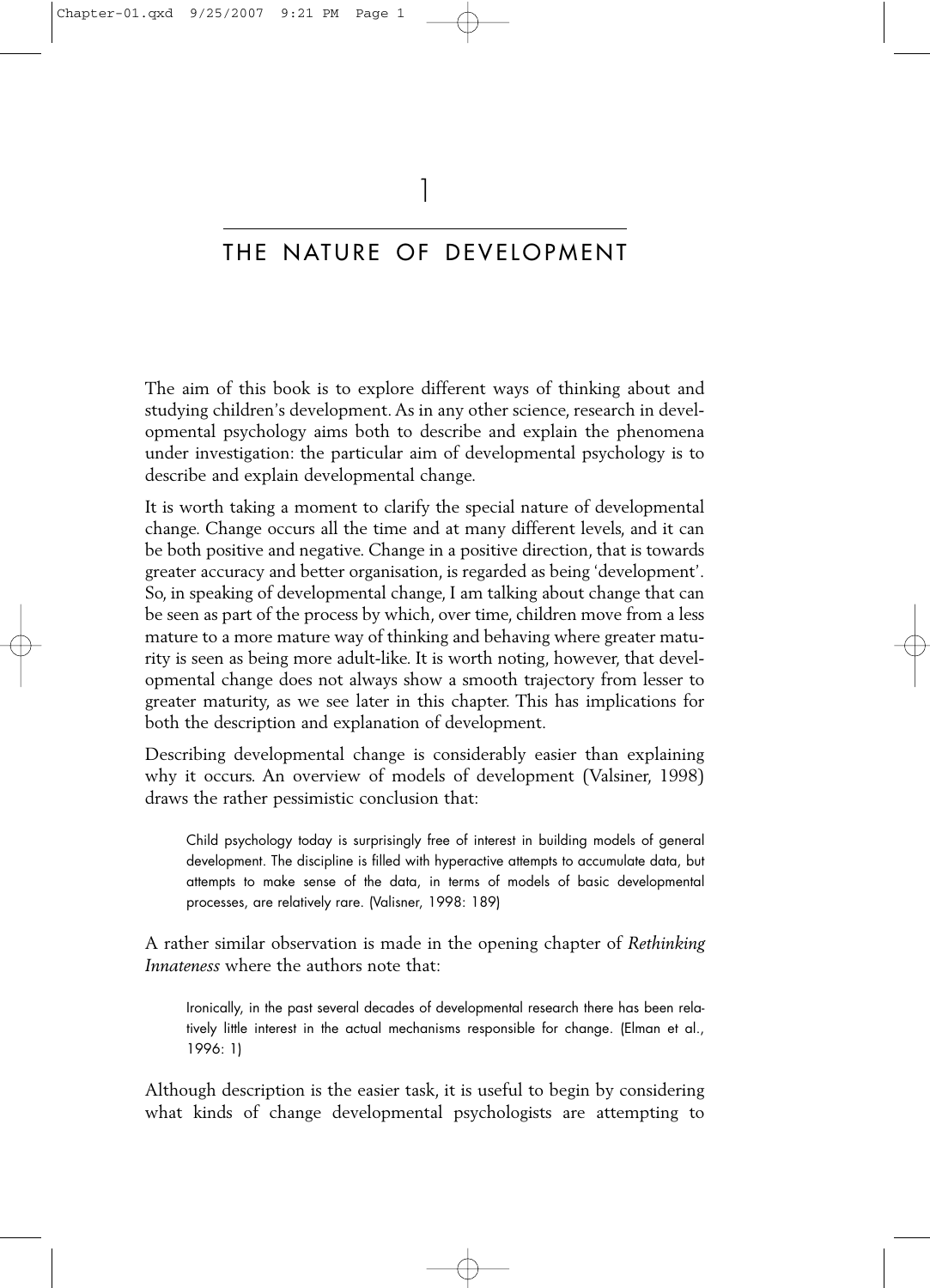describe. For, as we will see later in this chapter, theories of developmental change are intimately bound up with underlying notions of the nature of change itself.

#### Transformational and variational change

It is useful to distinguish two major kinds of developmental change that can be described as *transformational change* and *variational change* (Overton, 1998). Transformational change refers to change over time, from conception and the prenatal period through infancy, early and middle childhood to adolescence, adulthood and old age. As children grow older, they show transformational change in almost every aspect of development. They undergo huge physical and mental changes as motor, social, emotional and cognitive skills develop. Many aspects of transformational change in different areas of development are interrelated and understanding one aspect of change (for example, in a particular cognitive skill) may also involve understanding how this relates to other changes that are occurring at the same time (for example, in social skills).

Variational change refers to variation within development at a particular point. Consider, for example, children's ability to reason. This undergoes striking transformational change from infancy to adolescence but, at any given age and developmental level of thinking, children will use a variety of different solutions to a particular problem – this is variational change. Interestingly, individual children will often not only vary from each other in their problem-solving strategies but the same child may use a different strategy from one day to the next or even from one question to the next within the same session.

All abilities – both mental and physical – are subject to transformational and variational change. However, the interrelation between the two dimensions of change is more clearly spelled out for some aspects of development than for others. One aspect of development where there has been a great deal of investigation of both dimensions of change is children's reading. In general, children become better at reading as they grow older and there are a number of different theories to explain how the nature of reading changes with age. However, some children are much better at learning to read than others. This means that understanding the processes by which children learn to read requires not only an explanation of transformational change, that is how children's reading strategies develop over time, but also an explanation of variational change, that is how the reading strategies of good readers differ from those of less good readers. Furthermore, if we consider reading as a global phenomenon, we also have to explain why the speed with which children learn to read is different in different countries; and also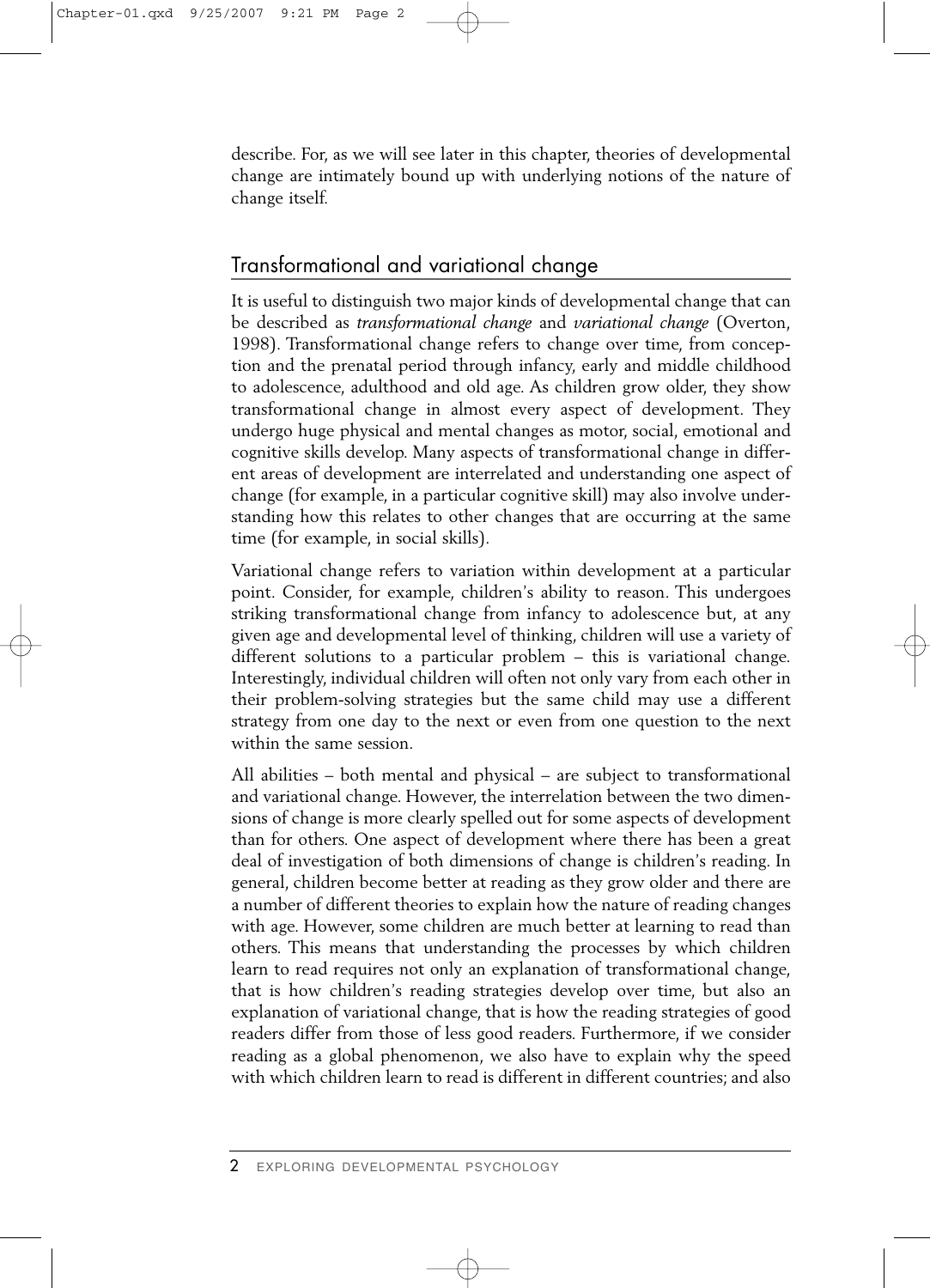why there are national differences in the incidence and severity of reading difficulties.

A key aspect of understanding variational change is to be able to describe the course of development for a typically developing child so that it is then possible to identify and describe atypical progress. Thus, in the case of reading, we need to know what level of reading is age-appropriate for any given script. This, in turn, requires information about the range of variation in reading ability at a given age so that we can distinguish among good, average and below average readers and typical and atypical use of particular strategies.

### A developmental systems perspective

What kinds of theory best account for both transformational and variational change? Early developmental theories tended to argue for 'either/or' accounts of the influence of genetic factors or the environment on development (Harris & Butterworth, 2002). The term 'nature-nurture' was first coined as long ago as 1869 by Francis Galton in his book, *Hereditary Genius*, but fierce arguments between nativists and empiricists continued for much of the twentieth century with developmental change being seen either as the 'mere triggering of innate knowledge' or as 'inductive learning' (Elman et al., 1996).

One vivid illustration of the opposition of these 'either/or' kinds of explanation can be seen in the controversy that surrounded the work of Margaret Mead, the celebrated anthropologist. Mead's seminal study of adolescents in Samoa (Mead, 1928) claimed that the pattern of adolescence that characterised Western societies was not evident among the population of Samoa. The forward to the book, written by Boas, an eminent anthropologist who was Mead's mentor, set out the main conclusion:

In our own civilization the individual is beet with difficulties which we are likely to ascribe to fundamental human traits. When we speak about the difficulties of childhood and adolescence, we are thinking of them as unavoidable periods of adjustment through which everyone has to pass. … The results of [Mead's] painstaking investigation confirm the suspicion long held by anthropologists, that much of what we ascribe to human nature is no more than a reaction to the restraints put upon us by our civilisation. (Mead, 1928)

Mead's claim that adolescents in Samoa were 'gentle, uncompetitive and guilt-free' (Grosskurth, 1988) was seen as strong evidence that development was shaped by the environment, a view that chimed with the American public of the times and resulted in Mead's book becoming a bestseller.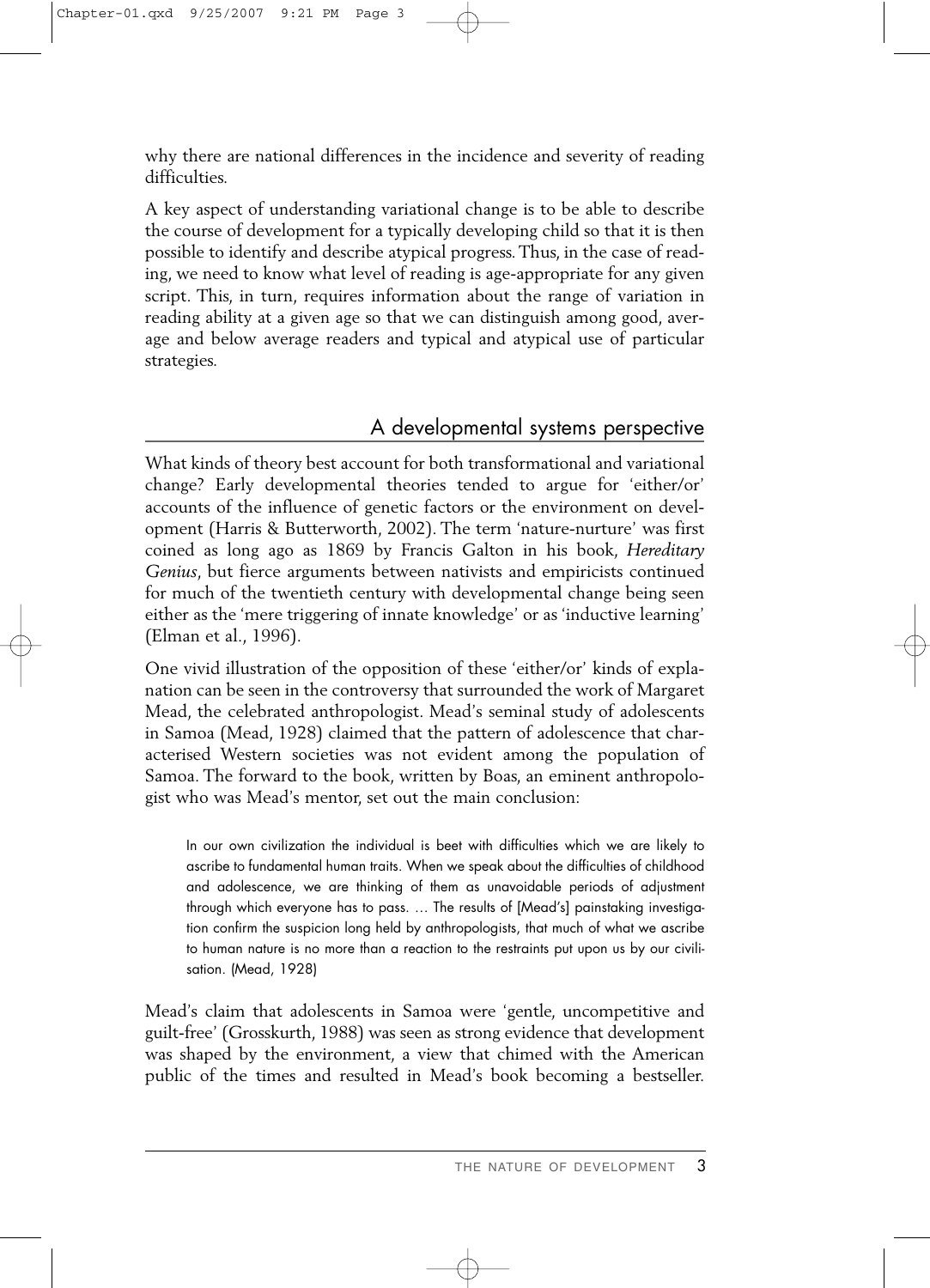Mead's chief critic, Derek Freeman, strongly contested this view of Samoa, arguing that Samoan adolescents displayed the same patterns of emotional extremes that were evident in Western culture (Freeman, 1983). Undoubtedly, the truth about the influences of nature and nurture on adolescence lies somewhere in between these extreme views, and, although there are differences of emphasis, modern accounts of development tend to assume that developmental change occurs both as a result of maturation and growth and through the interaction that children have with their environment. As Elman et al. (1996) note:

We believe that an interactionist view is not only the correct one, but that the field is now in a position where we can flesh out this approach in some detail. (Elman et al., 1996: xii)

One important factor in the current ascendancy of interactionist theories is that there is now a more sophisticated understanding of the way in which genetic factors operate (Gottlieb, 2007; Rutter, 2007; Westermann et al., 2007). Some of the arguments in this area are complex but, for present purposes, the key point is to recognise that there are important reciprocal influences within and between the different levels of development within an individual. Thus, genetic activity, neural activity, behaviour and the physical and socio-cultural effects of the environment all interact. I return to this issue in the next section.

Modern developmental accounts also look both at effects that operate at the level of the individual and those that are evident within a particular social group or culture. They do not, as Lerner puts it so elegantly, 'force counterproductive choices between false opposites; rather, these issues are used to gain insight into the integrations that exist among the multiple levels of organization involved in human development' (Lerner, 1998).

Of necessity, modern theories of development are complex just because they consider the interrelation of many different influences on development; and perhaps this is one reason why, as we have already noted, research often concentrates on data collection and interpretation rather than wider implications for developmental theory.

### The epigenetic landscape and beyond

To illustrate some of the issues that arise in adopting what might be described as a developmental systems perspective (Lerner, 1998) it is useful to consider one early and very influential model, Waddington's 'epigenetic landscape' (Waddington, 1975) in light of the most recent development in understanding gene-environment interactions that are discussed later in this section.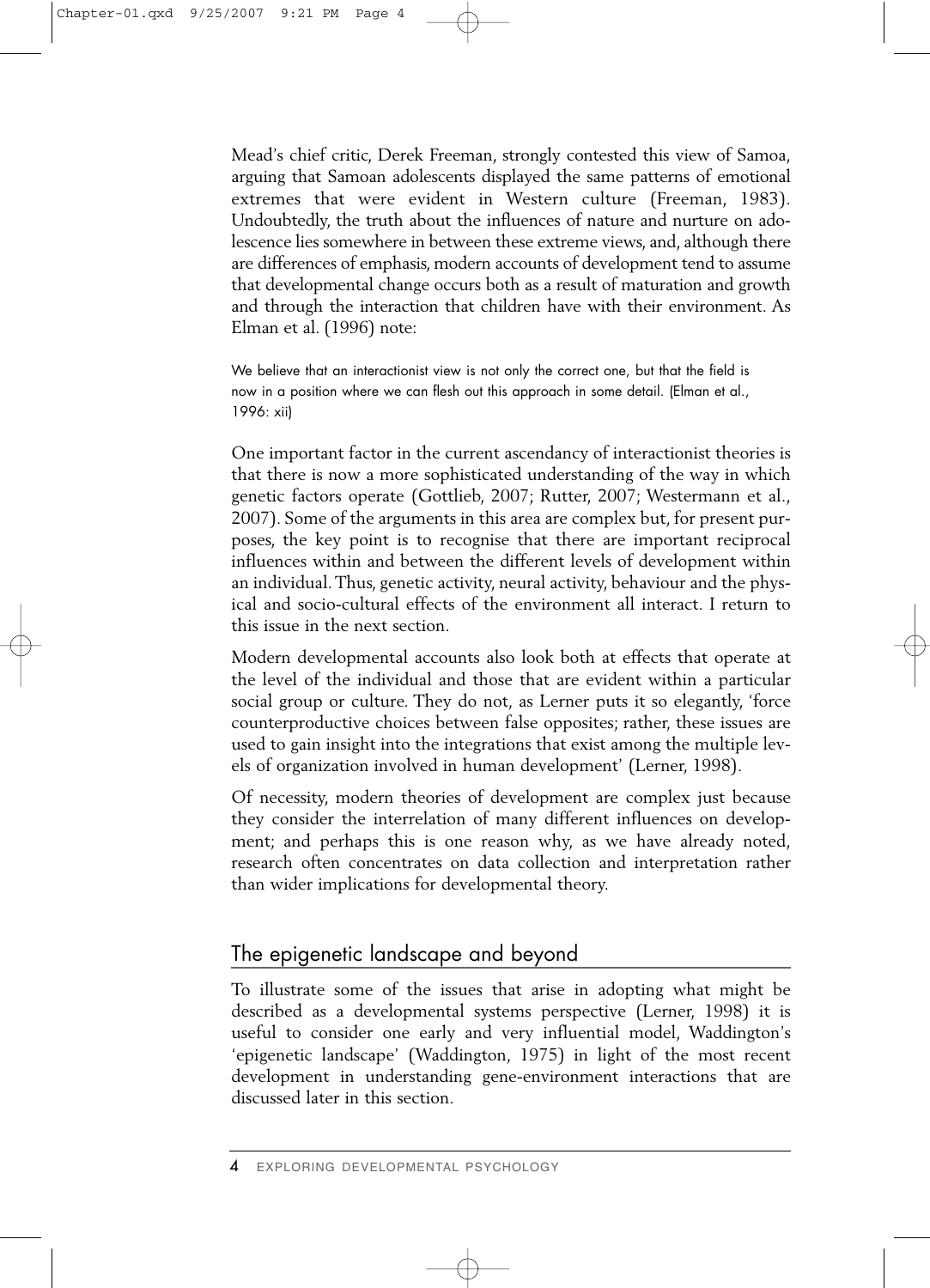

Figure 1.1 The epigenetic landscape (based on Waddington, 1957); from Harris & Butterworth, 2002: 38

Waddington, whose work has more recently been discussed as an underlying model for connectionism (Elman et al., 1996), was concerned with the complex relationship between the phenotype and the genotype. The phenotype, that is how an individual looks and behaves, is the result of an interaction between the genotype (the pattern of genes) and the environment. Waddington's metaphor of the epigenetic landscape was intended to explain the nature of the interaction between genotype and environment. He envisaged development as:

a set of branching valleys in a multidimensional space that includes a time dimension, along which the valleys may extend. The development of the phenotype of an individual proceeds along a valley bottom; variations of genotype, or of epigenetic environment, may push the course of development away from the valley floor, up the neighbouring hillside, but there will be a tendency for the process to find its way back. (Waddington, 1975: 258)

The ball in Waddington's diagram represents the developing organism. The ball rolls downhill through a landscape made up of hills and valleys. These represent possible pathways that the development of an individual may take.The pathway taken by the rolling ball, as it progresses downhill, is constrained by the landscape but it is also affected by environmental events. These two factors interact. For example, if the ball is knocked off course (i.e. away from the valley floor), much greater force is required to move the ball out of a deep valley than out of a gently sloping valley. This reflects the fact that the consequences of a particular environmental factor will vary considerably according to where and when in development it occurs. Some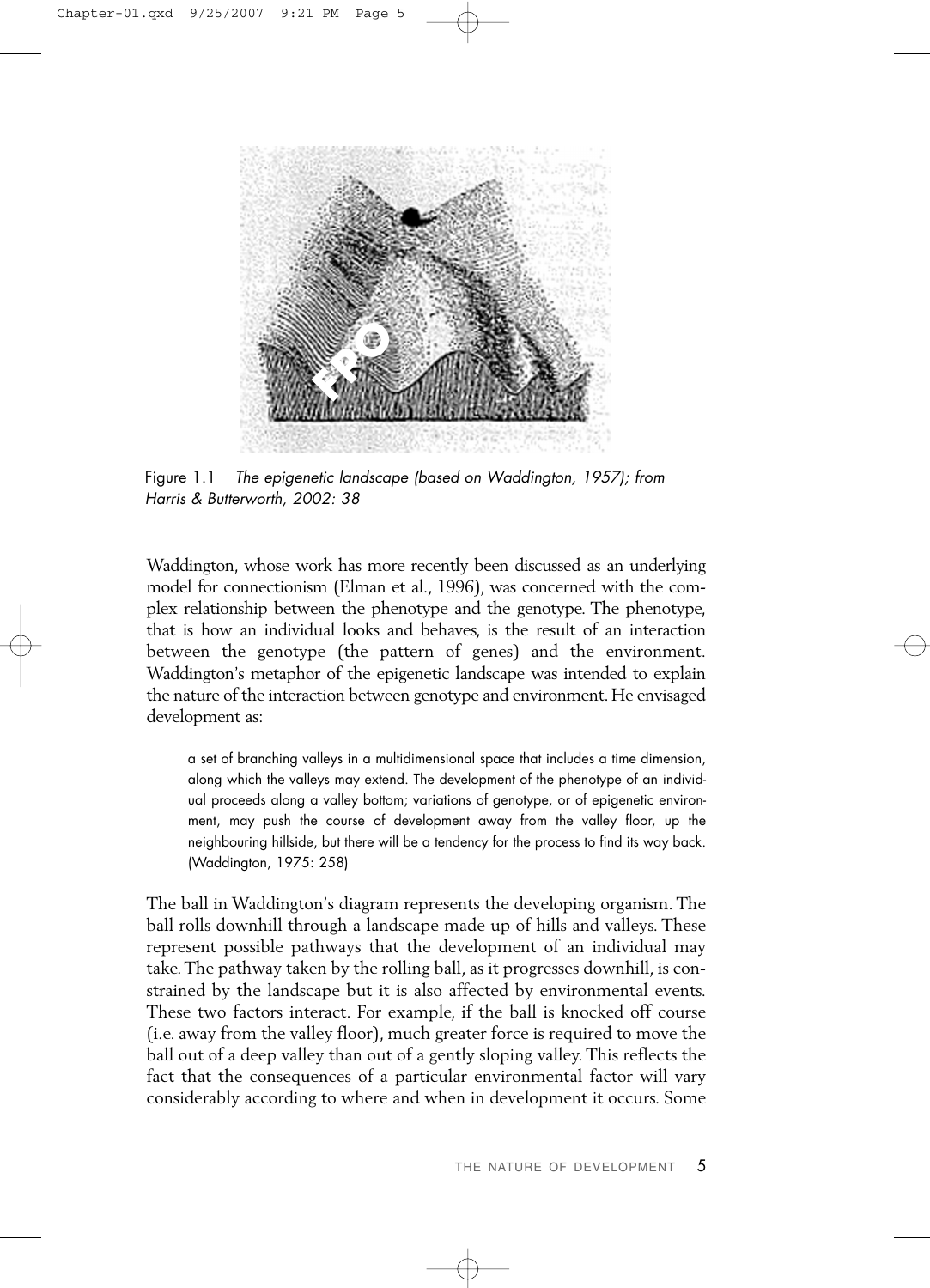aspects of development are very susceptible to environmental influence while others are much less so.

Another important feature of the epigenetic landscape is the incline of the valley floor into which the ball descends. All the valleys are inclined so that the ball will tend to roll forward (representing development over time) but in some valleys the floor has a gentle incline while, in others, the incline is much steeper. The ball will roll rapidly downhill in a valley where the incline is steep but progress will be slower where the incline is gentler. This represents the relative speed of development at different points.

The metaphor of the epigenetic landscape elegantly illustrates one way to think of possible pathways that development can take. It alerts us to the possibility that development can proceed along many alternative pathways that end up at the same place. It shows us that proceeding along a particular pathway early in development will have consequences for later development. It also leads us to expect that there will be important individual differences in both the rate and course of development in spite of similar end points; and, finally, it reminds us that development may not end up in the same place for all children.

Recent studies suggest that this picture of development is even more complex than the metaphor of the ball rolling downhill through the epigenetic landscape might suggest. Gottlieb (2007) introduces the notion of 'probabilistic epigenesis'. This contrasts with the traditional view of predetermined epigenesis, that is, the idea that genetic factors determine neural structures that, when mature, function in particular ways. In other words the sequence that is assumed in traditional epigenesis is:

#### genetic activity  $\rightarrow$  structure  $\rightarrow$  function

The key idea behind probabilistic epigenesis is that influences at the different levels of development are bi-directional. As Gottlieb puts it, 'neural (and other structures) begin to function before they are fully mature and this activity … plays a significant role in the developmental process' (Gottlieb, 2007). These mutual, bi-directional influences are depicted in Figure 1.2.

One of the examples that Gottlieb gives to illustrate his approach is the relationship between maternal behaviour in early infancy and patterns of attachment. A common finding is that there are relationships between patterns of maternal interaction in early infancy and later patterns of infant attachment (Harris & Butterworth, 2002). Gottlieb cites the finding that mothers whose interaction is classed as 'intrusive' when their infants are 3 months old are likely to have children who are classed as 'insecurely attached', that is, they tend to stay close to their mother in an unfamiliar situation and are very upset, and not easily comforted, when she leaves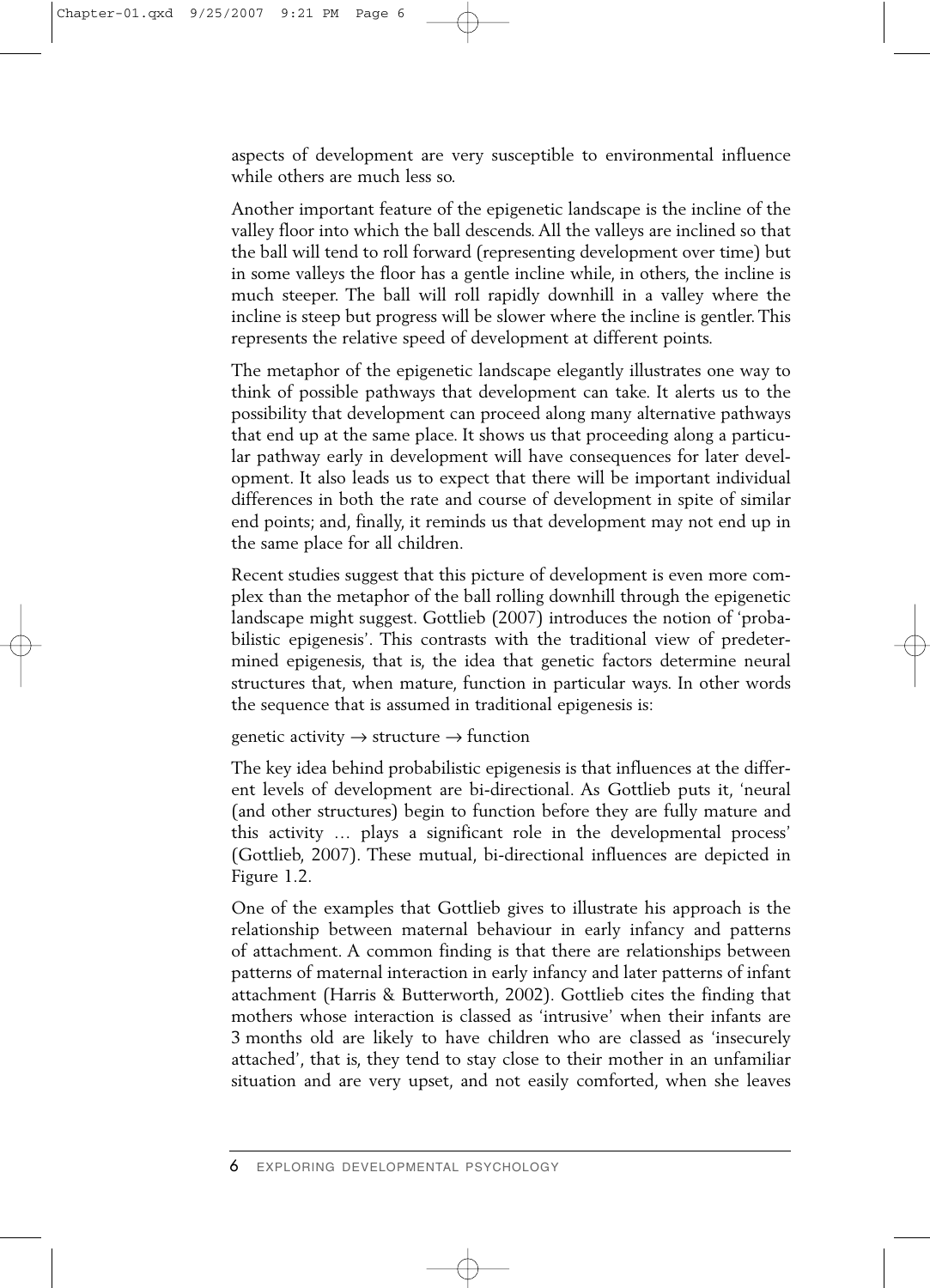#### **BI-DIRECTIONAL INFLUENCES**



Figure 1.2 Probabilistic epigenesis; from Gottlieb 2007: 2

them with a stranger (Lewis, 1990). Gottlieb argues that understanding the sequence of cause and effect involves looking not only at how a mother's behaviour might affect her child's development but also considering how the mother's behaviour might be affected by her child's early behaviour. The suggestion is that mothers may be over-stimulating because their children are not socially oriented at a young age, preferring to focus on objects rather than people. With such infants, mothers are likely to be more proactive in their attempts to provoke social engagement whereas, in the case of more socially oriented babies who spontaneously send out lots of social signals such as looking at the mother and smiling, such attempts are not necessary. Indeed the most common pattern is for the mothers to be predominantly responsive to their infants rather than proactive. The suggestion is that over-stimulation – repeatedly trying to provoke a response – may then lead to insecure attachment.

One might also note that the tendency to focus on objects rather than people may well be the result of a genetic predisposition that might be present in both the infant and the mother. Thus genetic effects may also have a role in shaping the child's environment as well as working more directly.

Gottlieb illustrates the complexity of gene–environment interactions – or coactions as he prefers to call them – at other levels of development. For example, in rhesus monkeys, low serotonin metabolism is associated with higher levels of impulsivity, aggression and risk taking. In humans, low serotonin levels are associated with alcohol abuse and depression. At the genetic level, the level of serotonin metabolism is associated with the presence of a long or short allele in the serotonin transporter gene (5-HTT). Significantly, however, the genetic effects are mediated by the effects of rearing (Bennett et al., 2002). For monkeys who are reared with their mothers, seratonin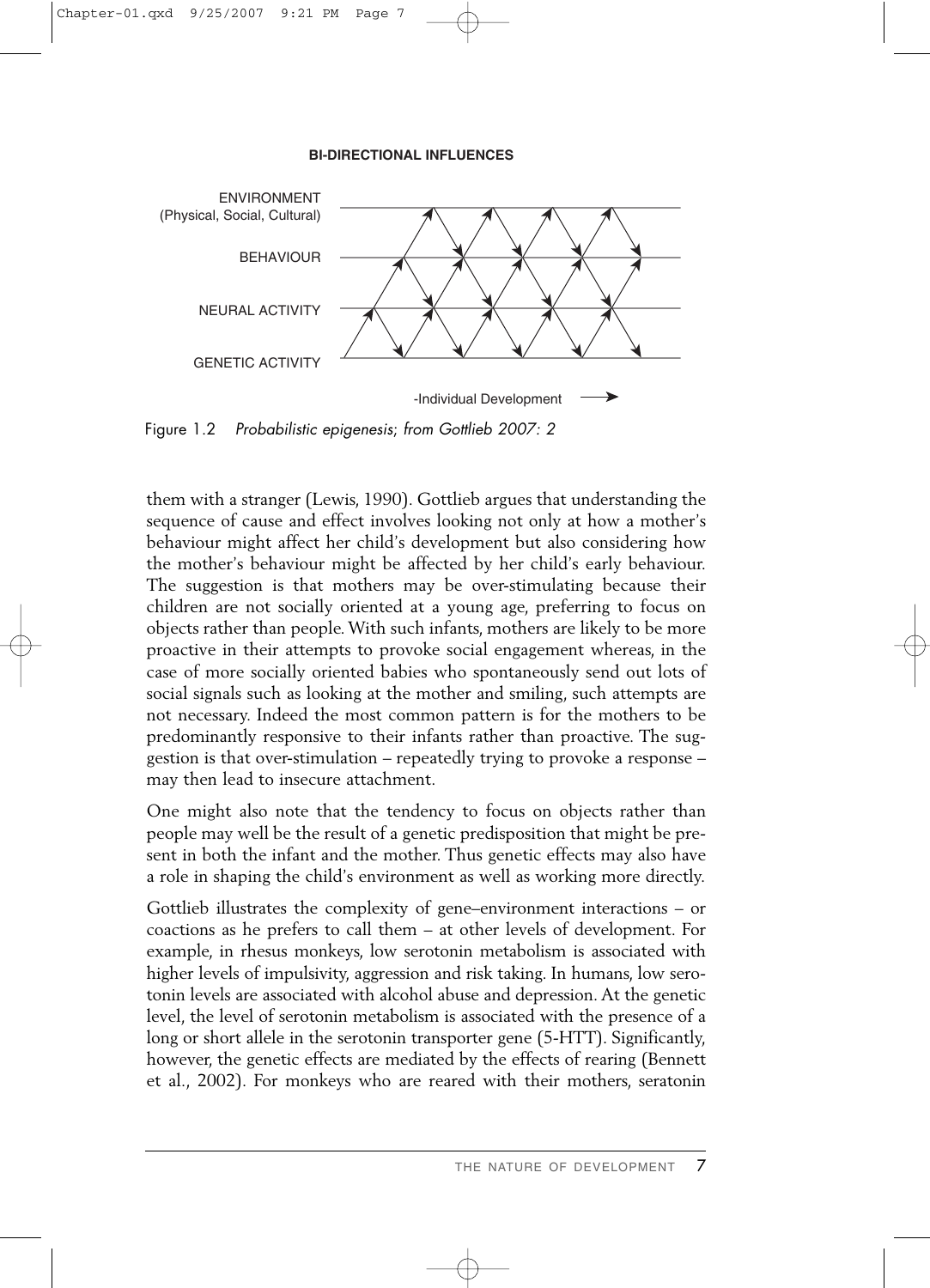levels are not related to the form of the 5-HTT gene. However, for monkeys who are reared only with peers (and therefore subject to more stress in early development), higher serotonin levels are related to the presence of the short allele.

One final study cited by Gottlieb (2007) is also worth mentioning. A recent study (Hood, 2005) compared the levels of aggression in selectively bred mice. Isolated rearing tends to increase the level of aggression in some strains of mice and so the idea was to look at the effects of rearing on the expression of aggression in mice who had been selectively bred to show either high or low levels of aggression. The results were striking. When reared socially, both strains of mice showed similar levels of aggression. However, for mice reared in isolation there were large differences in the aggression levels of the two strains.

This example clearly illustrates how aggressive behaviour in mice is the result of a gene–environment interaction. In mice, where both selective breeding and rearing can be carefully controlled, it is possible to begin to explore this interaction in ways that are not possible for humans. However, there is every reason to suppose that similar kinds of interactions and coactions operate in human development.

# Are there stages in development?

The model of the epigenetic landscape might suggest that the course of development is best understood as a continuous process of change. However, the location of junctions between the valleys can be seen as representing a point of transition between one stage of development and the next. Piaget, whose own thinking was very much influenced by the work of James Mark Baldwin (Harris & Butterworth, 2002), used the concept of stages in his theory as a way of distinguishing discrete periods in development that were qualitatively distinct from one another.

There are a number of different criteria for identifying developmental stages (Flavell, Miller, & Miller, 1993). First, as I have already implied, stages are characterised by *qualitative* changes. A qualitative change is not simply a matter of being able to do more of something but of doing it differently. Qualitative changes are relatively easy to spot in some areas of development, such as gross motor skills. Most babies begin to move around by crawling (or bottom shuffling) and then, later on, they acquire the necessary co-ordination to walk. Crawling and walking are qualitatively different types of locomotion. Drawing a distinction between qualitatively different kinds of cognition such as thought and language is arguably more difficult than in the case of motor skills.

Even where there is evidence of a qualitative change this does not, on its own, provide evidence for a transition between stages. Transitions are also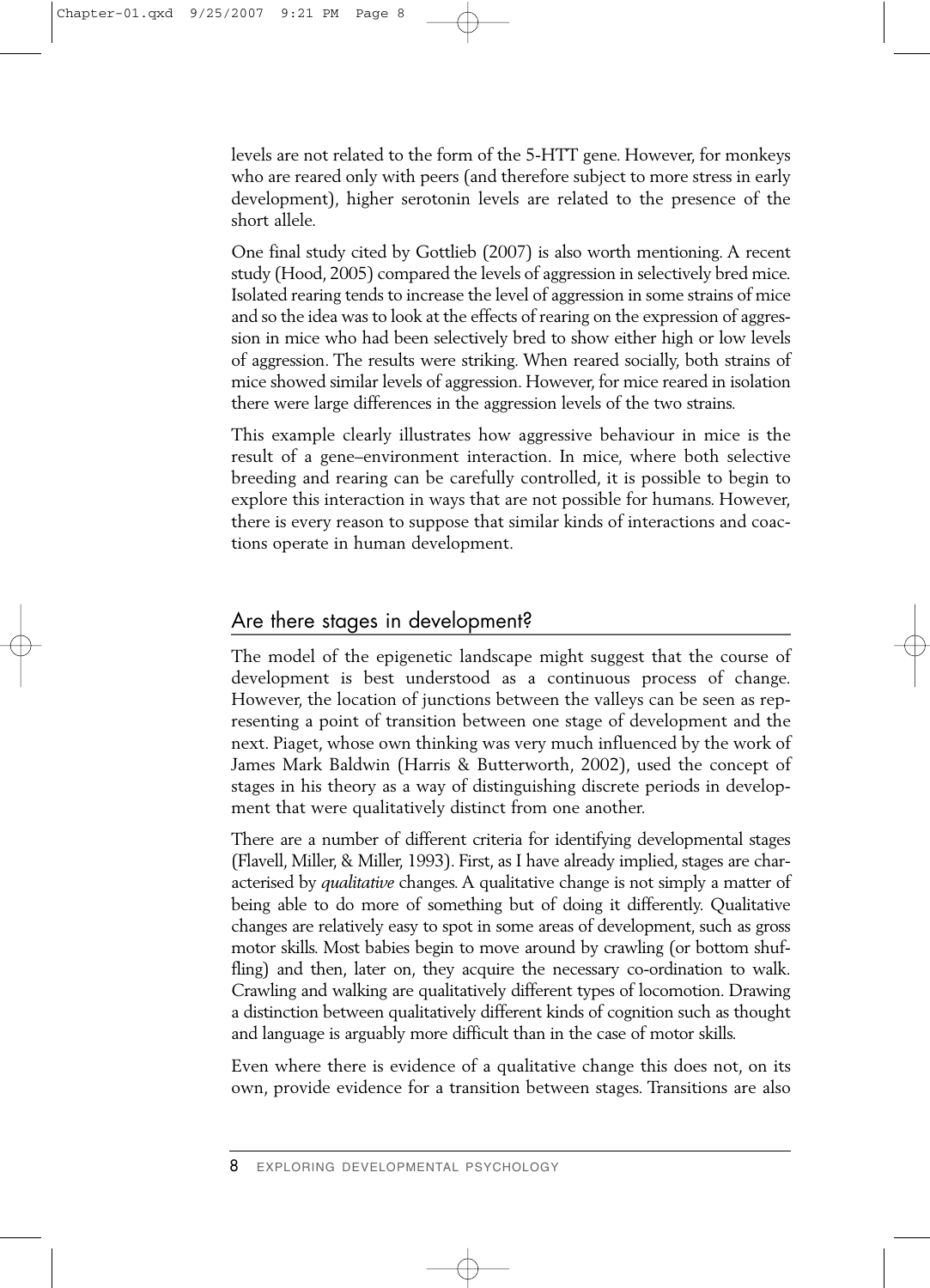marked by *simultaneous* changes in a number of aspects of children's behaviour. For example, between the ages of three and four years, children show a change in their ability to carry out a number of cognitive tasks. These include tasks designed to assess Theory of Mind understanding (Wimmer & Perner, 1983), appearance-reality tasks (Flavell, Green, & Flavell, 1986), and multi-dimensional card sorting (Towse, Redbond, Houston-Price, & Cook, 2000). Simultaneous changes in the ability to do such tasks suggest that a stage change, perhaps in ability to deal with more than one representation or dimension at a time, is occurring between the ages of 3 and 4. The possibility of a wide-scale change in ability points to the importance of looking at development from a broad perspective rather than merely concentrating on a single aspect of developmental change.

A third feature of stage transitions is that they are typically *rapid*. It may be relatively easy to spot a period of rapid physical change. For example, as children move into adolescence, they often go through a growth spurt in which they gain several inches in height and several pounds in weight in a few months. Similarly rapid change can be observed in other areas, such as children's language ability. Once the first 30 or so words have been acquired, many children show a sudden increase in the rate at which they learn new words (Fenson et al., 1990).

Stage theories are very common in developmental psychology. As we have already noted, Piaget is the best known proponent of a stage theory of development but many other theorists, including Freud and Vygotsky and neo-Piagetians, such as Robbie Case (Case, 1985), have used the notion of stages. There are, however, other ways to view development as we see in the next section.

# Linear and non-linear change

A rather different way of thinking about qualitative changes in development is evident in dynamic systems theory. This approach aims to produce a mathematical model describing how qualitative changes come about through the accumulation of small scale quantitative changes. In this way, dynamic systems theory accounts for qualitative change without the need to appeal to the notion of discrete stages.

The key to dynamic systems theory is that it attempts to model non-linear dynamics. There are two sorts of dynamics: *linear* and *non-linear*. The theory of linear dynamics is most obviously applied to mechanical interactions, such as a collision between two billiard balls: change is smooth and continuous and the new pathway that a ball will take after it has been hit by another ball can be precisely predicted from such factors as the angle and speed of collision. However, while linear dynamics can account for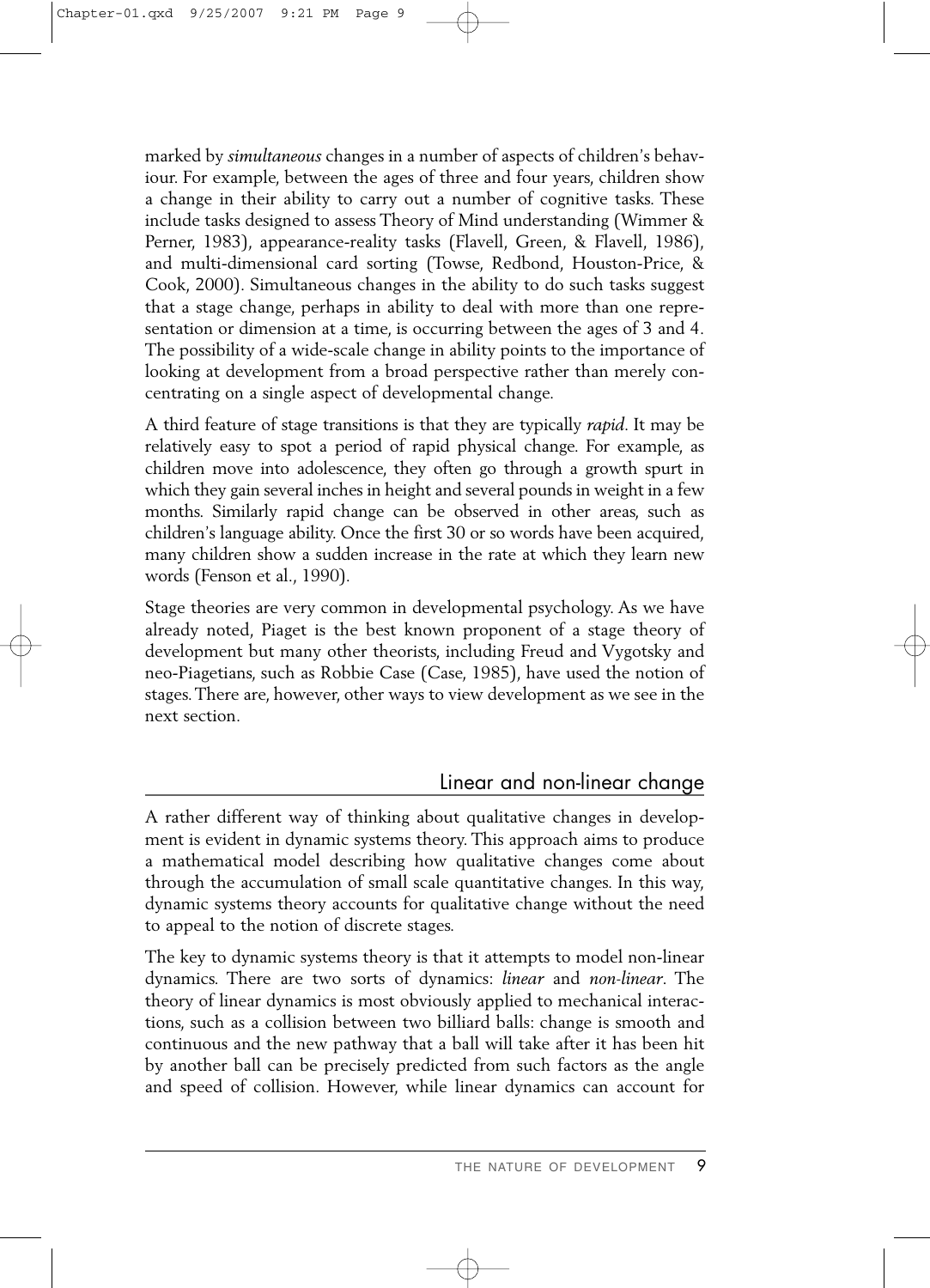mechanical interactions, the patterns of change that occur in biological development are seldom smooth and continuous. Indeed, many apparently linear patterns of change over time come about either because only a restricted age range is considered or because researchers average data gained from a heterogeneous sample of children (Elman et al., 1996).

To take a simple example from Elman et al. (1996), if we were to plot the size of children's shoes against their age, the resulting function might well be linear if only data from children aged between 5 and 11 years were to be included. If we included data from older children, the resulting slope of the graph would no longer be linear as we would see the characteristic growth spurt in shoe size as children enter adolescence. Similarly, data collected from a large sample, containing children who come from diverse socioeconomic and ethnic groups, might appear to be linear.This is because there would be wide variation among children of the same age and this would average out into a linear increase. However, if the sample were to be restricted to children from similar backgrounds, the underlying pattern of non-linear change would emerge.

Dynamic systems theory uses non-linear dynamics to model developmental change (Thelen & Smith, 1994; van Geert, 1998). One of the strengths of dynamic systems theory is that it points to the great variety of different patterns that developmental change may take. In their analysis of what they call 'the shape of change', Elman et al. (1996) describe six different forms of change, only one of which is linear. Some of the most important patterns are shown in Figure 1.3.

The pattern of change shown in 1.3c is commonly found in developmental psychology. The example used by Elman et al. (1966) is of the relationship between age (in months) and the number of different words that children can say. Initially children learn words at a slow rate but, the more words they know, the faster the rate at which they learn new words. Other patterns of change may look more like 1.3b. Here, children initially develop at a very fast rate but, over time, the rate of development slows down. I discuss some examples of this pattern of change in the next section.

In light of our earlier discussion about developmental stages, the pattern shown in 1.3d is particularly interesting. Unlike the three other examples, this shows discontinuous change and what looks like a stage transition. However, both dynamic systems theory (van Geert, 1998) and connectionist modelling (Elman et al., 1996) show how the gradual accumulation of small changes over time can give rise to a sudden, step-like change.

# Information processing approaches

Another way of looking at developmental change is through the information processing approach. Like dynamic systems theory, the information processing approach emphasises detailed analysis of the processing demands of individual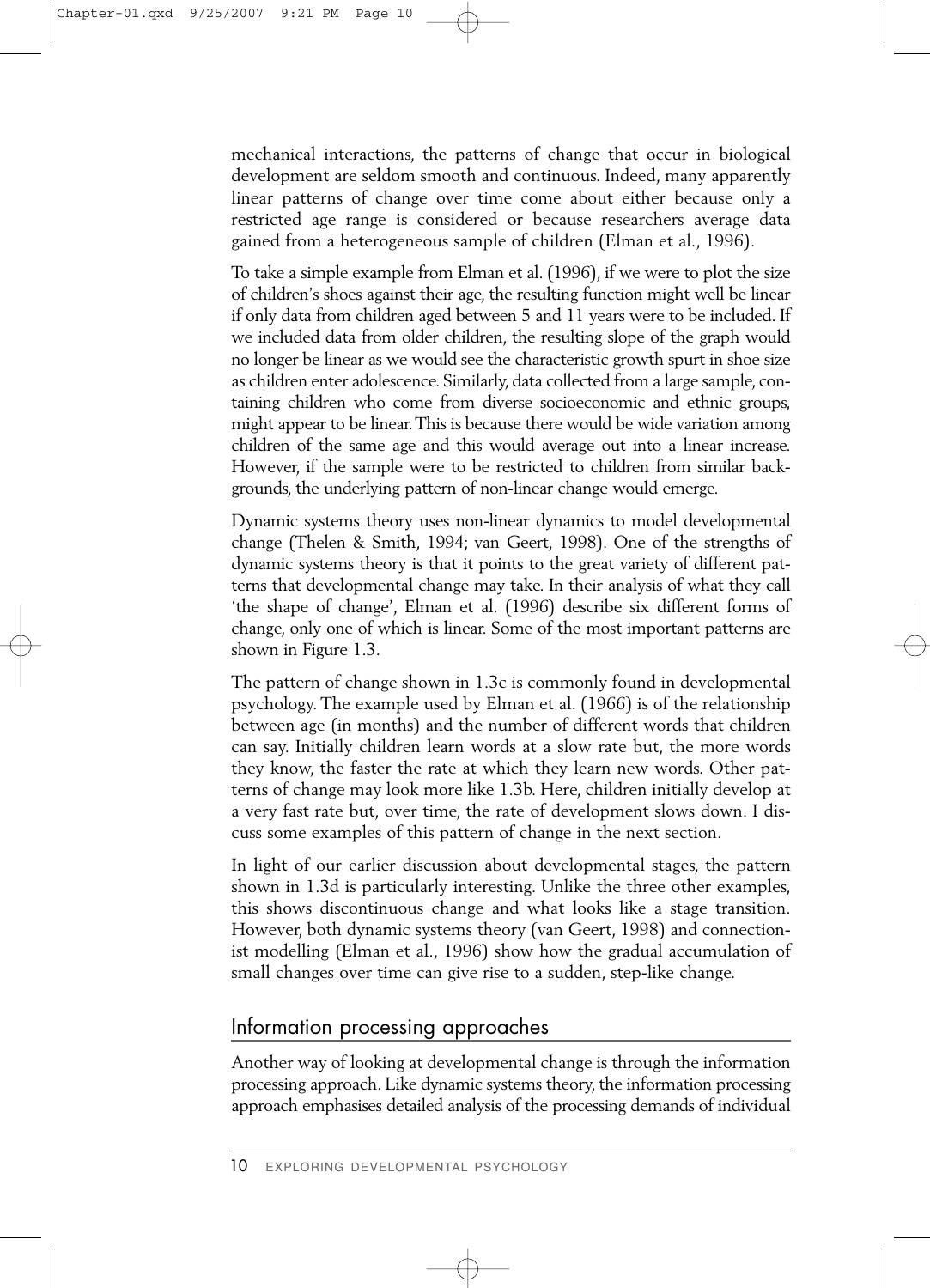

Figure 1.3 Some examples of linear and non-linear forms of change; adapted from Elmen et al., 1996: 176, 186, 191

tasks and their modelling in computer programs (Klahr & Wallace, 1976; Siegler, 1998). The main idea is to consider how children's abilities to meet the processing demands of a particular task change over time. One important aspect of a task is the memory load it imposes. A particular task may require a certain number of items to be held in memory at the same time and so this aspect will prove problematic for young children who can only remember a small number of items. Similarly, a particular task such as sorting cards according to their category may require a child to deal with two dimensions, such as colour and shape, that are changing independently but are interrelated (Towse et al., 2000). Children below a certain age will find it difficult when they have to take account of two dimensions simultaneously.

The most detailed information processing account of development has been developed by Siegler (Siegler, 1998; Siegler & Alibali, 2005). Some of Siegler's most influential work has looked at developmental changes in problem solving. Siegler outlined four stages that are evident in the way children attempt to solve problems involving a balance scale (see Figure 1.4). Children are shown a scale with weights placed different distances from the fulcrum and their task is to decide which side of the balance will go down. This is a difficult task because it involves taking into account both the weights on either side of the fulcrum and the distance of each weight from the fulcrum.

Siegler identified four different rules that children could use to solve balance scale problems. These rules differ in the extent to which they take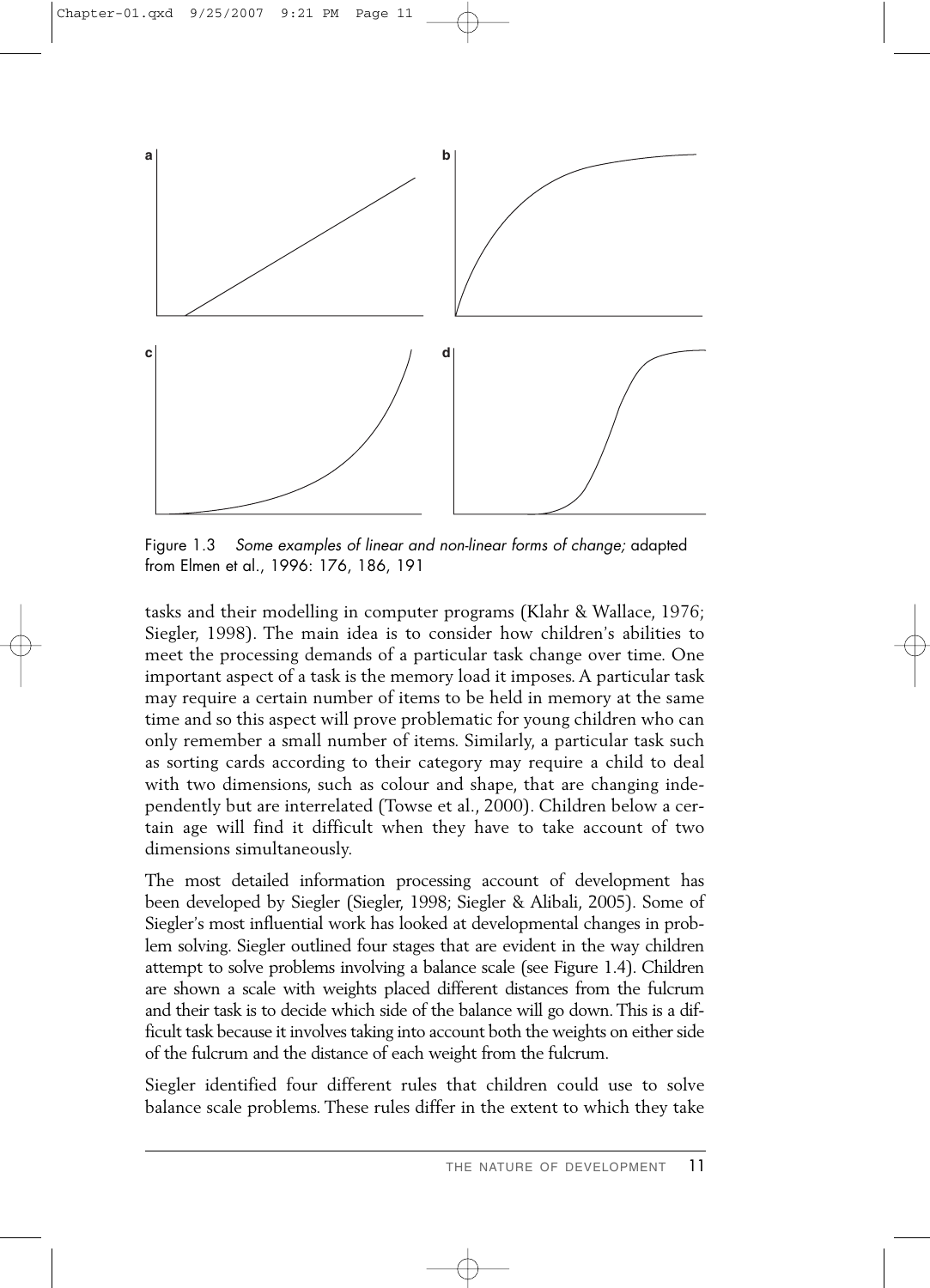

Figure 1.4 Balace scale used by Siegler. Metal disks are placed on a Peg on each side of the fulcrum. Children need to decide which side of the balance will go down, <sup>g</sup>iven the particular configuration of weights on pegs; from sieglar Alibali, 2005: 349

account of both weight and distance. Siegler showed that the way children performed on particular balance scale problems could reveal which of the four rules they were using. As you might expect, there turned out to be a general developmental progression in the use of the rules. Young children took account only of the weights on either side of the balance scale when they predicted which side would tip down (Rule 1). Older children were able to take account of distance if the weights on either side are equal (Rule 2). They then progressed to a point where they could take account of either weight or distance providing that one of these was the same on both sides of the balance (Rule 3). Siegler found that even 17-year-olds were still using this latter rule much of the time even when they had learned about balance scales during science lessons. Very few children were able to take account of weight and distance simultaneously as is required to solve the most difficult balance scale problems (Rule 4).

Interestingly, Siegler discovered that a major factor in the inability of the 17-year-olds to solve the balance scale problem was that examples they had worked on in class were subtly different from the version used in the experiment:

A later conversation with a science teacher in the school proved revealing. The teacher pointed out the balance scale in the experiment was an arm balance, whereas the balance scale used in the classroom was a pan balance, in which pans with varying amounts of weight could be suspended from hooks at varying distances from the fulcrum. Retesting a few students indicated that they indeed could solve comparable problems presented on the pan balance! This limited generalization is, unfortunately, the rule rather than the exception in problem solving. (Siegler & Alibali, 2005)

The students' failure to generalise performance across tasks highlights an important issue for studying development. In making claims about children's ability to complete a task successfully, it is important to know how general a particular ability actually is. Is it limited to a single task, to a set of similar tasks or does it extend across a range of dissimilar tasks? Siegler's observations illustrate that very specific characteristics of a particular task can have a significant effect on children's performance. This is an issue that we return to in Chapter 2.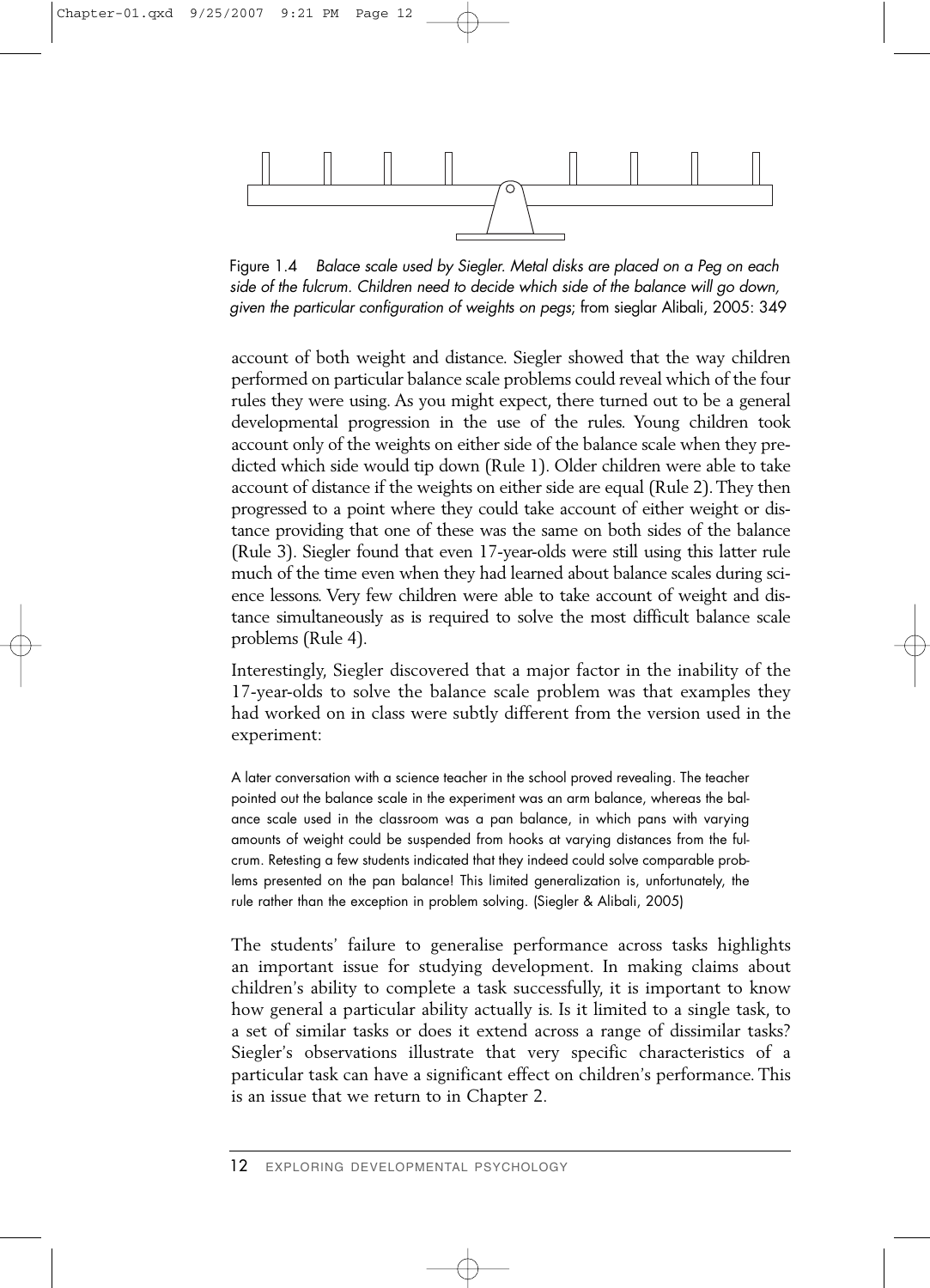

Figure 1.5 Siegler's overlapping waves modal of cognitive development; from sieglar Alibali, 2005: 98

Another key feature of Siegler's approach to thinking about developmental change is the idea that children can have, at any one time, a number of different ways of thinking about a particular problem. Siegler argues that children's varied ways of thinking about the same task compete with each other so that, over time, the more advanced ways are used with increasing frequency and the less advanced ways are used less frequently. In other words, children have alternative strategies for solving problems. With experience, strategies that prove effective are used more while other, less effective, strategies disappear. Figure 1.5 illustrates what Siegler describes as an overlapping waves model of development.

You will see in Siegler's model the kind of developmental trajectories noted in the previous section on non-linear dynamics. The different strategies all have a non-linear time course with the most typical pattern being an increase over time followed by decrease. The interesting thing about the model is that it depicts multiple strategies, each with its own time course.

This kind of model is good at explaining variational change since, at any one point in time, children may have several different strategies available. As Siegler notes:

Children's thinking is far more variable than has usually been recognised. This variability is omnipresent, occurring at all ages, in all domains, and at all points in learning. The variability is evident not just at the neural and associative levels … but also at the level of strategies, theories and other units of higher level cognition. It is present not only between different people … but also within a single person solving the same problem at two points close in time … (Siegler, 2007)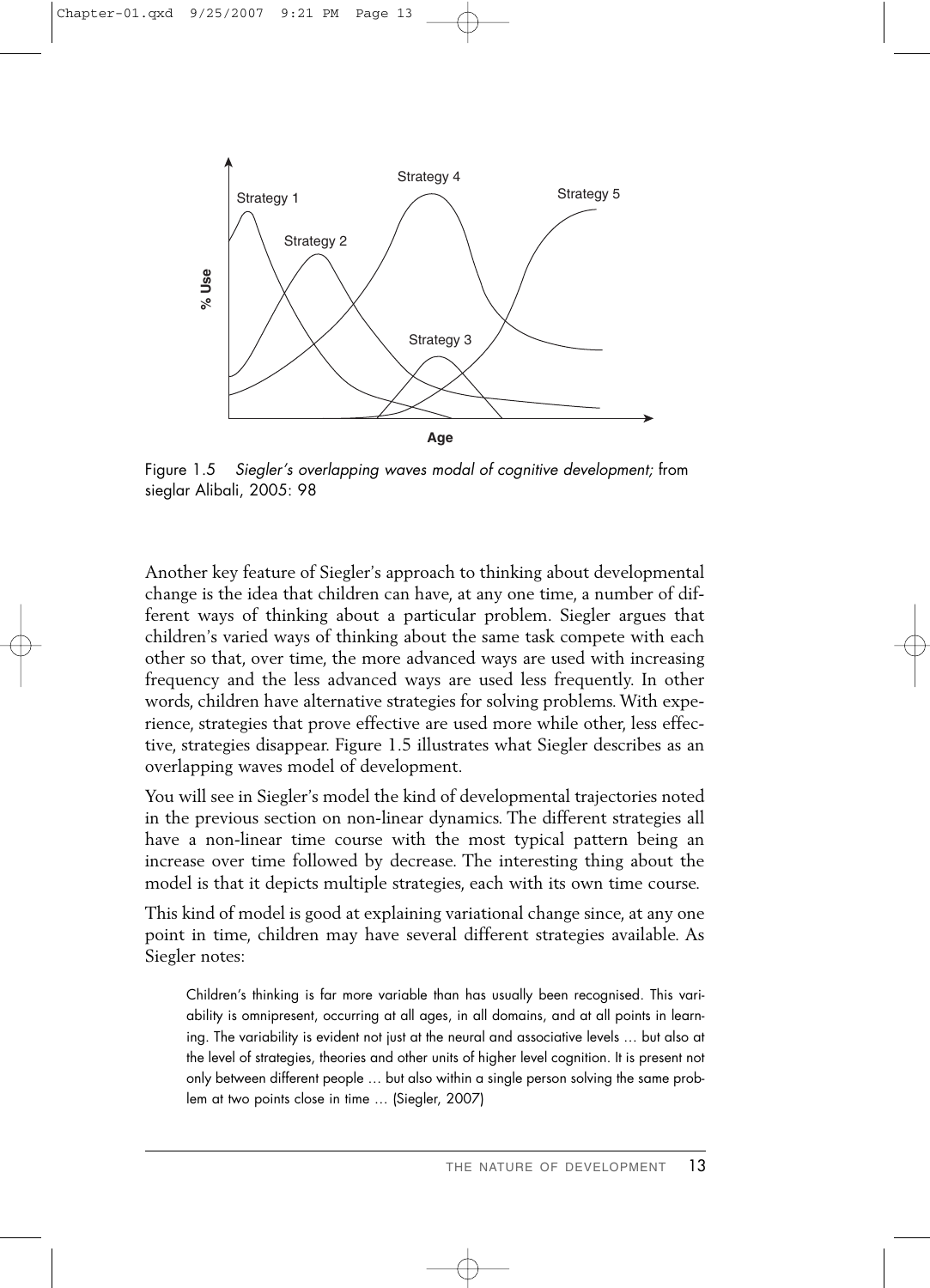Consider as an example the strategies that young children use to carry out simple addition (Harris & Butterworth, 2002). Most 5-year-olds can use a variety of strategies for problems such as adding 3 and 4. Sometimes they count from 1 to 3 on the fingers of one hand and then count from 1 to 4 on the fingers of the other hand and then, finally, they count all their fingers to get the total, again counting from 1. At other times, the same children might use their fingers but count in sequence from the first hand to the second. On yet other occasions, they might recall the answer without counting or using fingers. Clearly, the possibility that children may use different strategies in the same task, that can vary from day to day or even from trial to trial, has important implications for experimental testing.

#### Training studies

Siegler has been particularly interested in the effects of experience on children's development. In an early study of the balance scale (Siegler, 1976), children aged between 5 and 8 years who used Rule 1 (taking account of weight by ignoring distance) were given systematic feedback on one of three types of problem. In the feedback conditions, they were given a balance scale problem and asked which side would go down. Then the balance lock was released and children were able to see which side went down. One group of children saw only examples which they could already solve using Rule 1. The other two groups saw examples where Rule 1 would make the wrong prediction. One group saw problems that could be solved using Rule 2, that is, the weights on the two sides were equal but the distance from the fulcrum varied. Children in the other group were presented with more difficult problems in which either the weights or the distances from the fulcrum were equal. These kinds of problem can only be solved using Rule 3.

Siegler found that the type of feedback affected children's ability to solve new balance scale problems. Not surprisingly, children who had experienced only problems that could be solved using their existing rule did not show any improvement. Both 5-and 8-year-olds, who were shown Rule 2 problems (in which weight was the same but distance varied), usually advanced to Rule 2. This represents a relatively small advance on Rule 1 so it should be fairly easy for children who use Rule 1.

The behaviour of children who had been exposed to Rule 3 problems varied with age. Rule 3 is considerably more sophisticated than Rule 1 and most of the 5-year-olds did not move on from Rule 1. However, most of the 8-year-olds advanced to Rule 3. Subsequent testing showed that the 5-year-olds were only encoding weight in balance scale problems and were not paying attention to distance from the fulcrum. For this reason, they were unable to develop an understanding of Rule 3 which required them to notice how distance affected the balance of the scale. By contrast, the older children were already paying attention to both weight and distance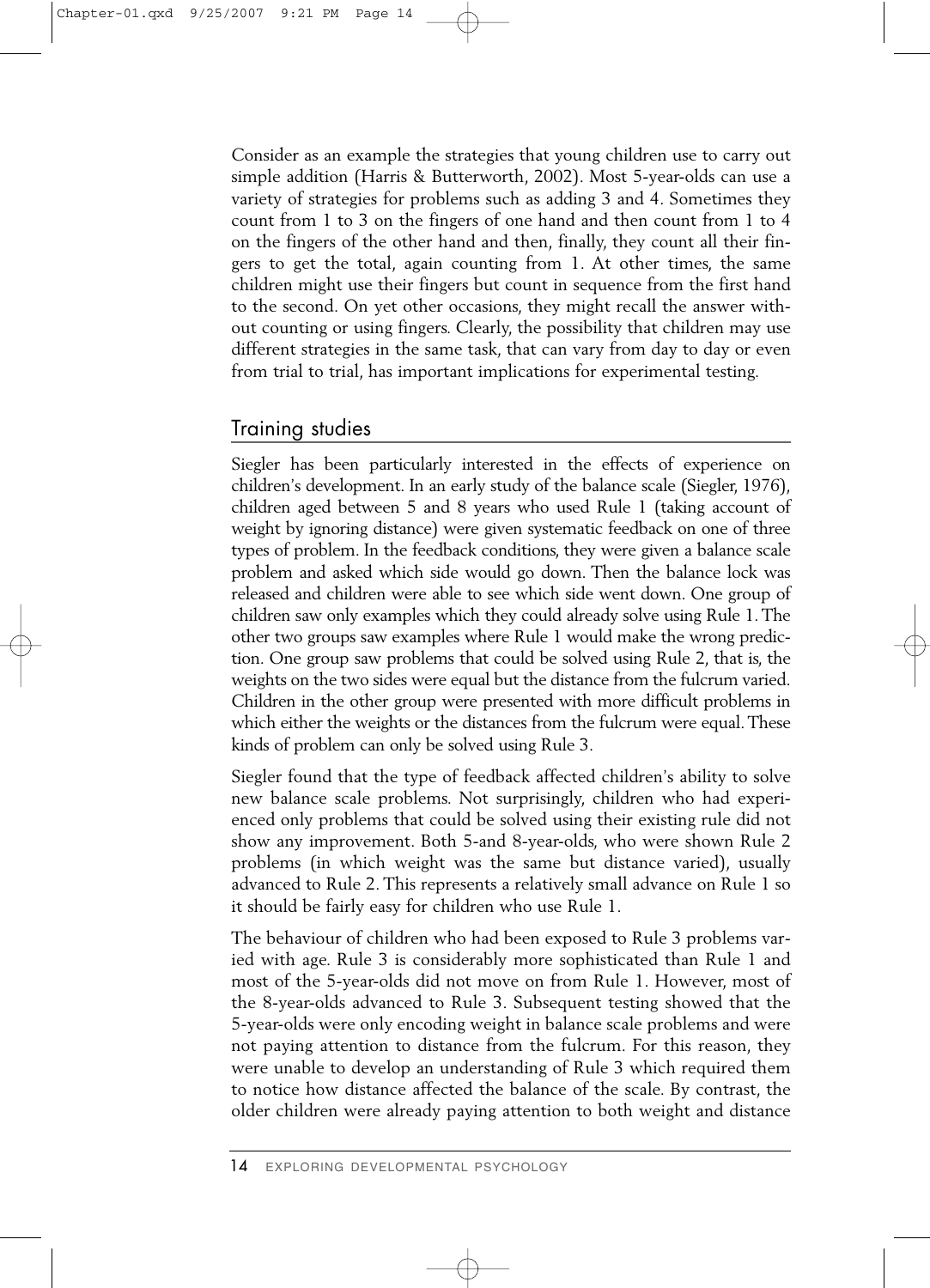and so were able to acquire Rule 3 with the right kind of feedback. This illustrates very clearly the interaction between new experience and current developmental state. New experience has its greatest effect when it builds on knowledge that is already in the process of developing – an idea that was first encapsulated in Vygotsky's seminal concept of the 'zone of proximal development' (Vygotsky, 1961). This idea has important implications for the design of training studies. Training is most likely to produce an effect if children can readily relate their new experience to what they already know.

#### Variation across tasks

Another important aspect of variation in strategy is that children may use different strategies in tasks that are only slightly different. We have already seen, in the case of the balance scale, that children may fail to generalise from one version of a task to another. Other variations in the way that a task is presented can also have an effect on children's performance.

A classic study (Bryant & Kopytnyska, 1976) compared children's use of measurement in a standard Piagetian task with measurement in a very similar task. In the standard Piagetian task, children are shown a tower of bricks standing on a high table. Children are asked to build another tower of the same height on a table that is 90 cm lower. Since the reference tower is not at the same level as the one that the children build, a direct visual comparison of height is not possible; and it is also not possible to simply count the number of bricks required as the two towers use bricks of different sizes.The way to succeed in the task is to measure the reference tower so that the constructed tower can be built to exactly the same height. A stick of the same height as the reference tower is made available for this purpose.

Piaget (Piaget, Inhelder, & Sizeminska, 1960) found that children of 5 and 6 years were reluctant to use the stick as a way of making a comparison and relied, instead, on making a direct – and unsuccessful – comparison between the height of the two towers.At this age they were often very confident about their ability to make a purely visual judgement about the height of the two towers as Piaget's detailed descriptions of the children's responses illustrate. Here is the reaction of a boy, aged 5;3:

Looks at the model and arranges his bricks differently while making his tower the same height. Now and again he checks on his progress.

[Experimenter] 'Is it the same height?' [Child] 'Yes.' [Experimenter] 'How do you know?' [Child] 'By looking at the blocks.'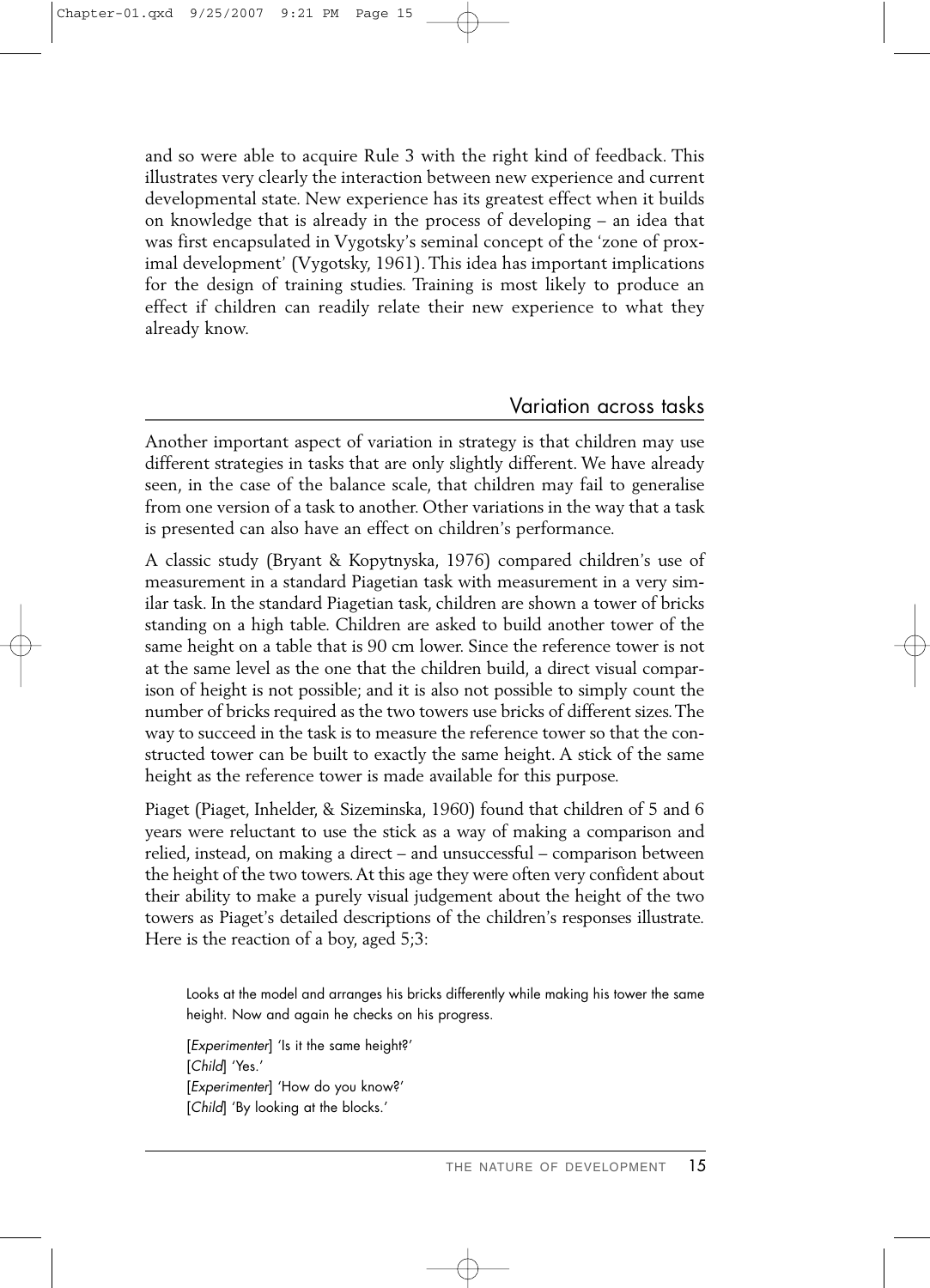[Experimenter] 'What if I told you it isn't as high?' [Child] 'I can see it's the same.' He adjusts a crooked block without altering the height of the tower.

[Experimenter] 'Can you think of a trick to see if it's the same height?' [Child] 'No, I tell you it's right!' (in a peremptory tone).

(Piaget et al., 1960)

Piaget's original observations were confirmed by Bryant and Kopytnyska (1976). However, they found that children who did not spontaneously measure the height of the two towers were much more likely to use a measuring stick when it was clear that a direct visual comparison of length was not possible. In their novel task, children were given two blocks of wood with a hole drilled into the top.The children were asked to find out whether the two holes were of similar or different depth and, if the latter, which hole was deeper. The clever thing about the Bryant and Kopytnyska task was that the relative depth of the two holes could not be determined just from looking into them. Confronted with a task in which direct visual comparison was clearly not possible, children did use the stick to measure and compare the depth of the two holes.

There are many other instances of research showing that children can use a more sophisticated strategy to solve a task when they are supported in doing so by the way a task is structured. When and why children use one strategy rather than another is an important issue for any account of developmental change. Understanding factors that can inhibit and facilitate solutions often provides an important insight into the specific aspects of ability that are in the process of development and into the wider question of why developmental change occurs. See, for example, Bryant's discussion of whether it is conflicting or converging outcomes that lead children to advance to a more sophisticated understanding of the use of measurement (Bryant, 1982).

#### Investigating developmental change

So far in this chapter we have considered the different patterns that may appear in developmental change. We have seen that change may be gradual or abrupt, linear or non-linear. We have also seen that there are likely to be large differences both between individuals and even within the same individual tested on different occasions. There are also likely to be differences in the way that children respond to particular tasks. Even small differences in the structure or context of an experimental task can affect performance and, as we saw in the examples of the balance scale and measurement tasks, children may be able to solve problems involving one task but not be able to solve comparable problems involving a very similar task that varies in some critical detail.